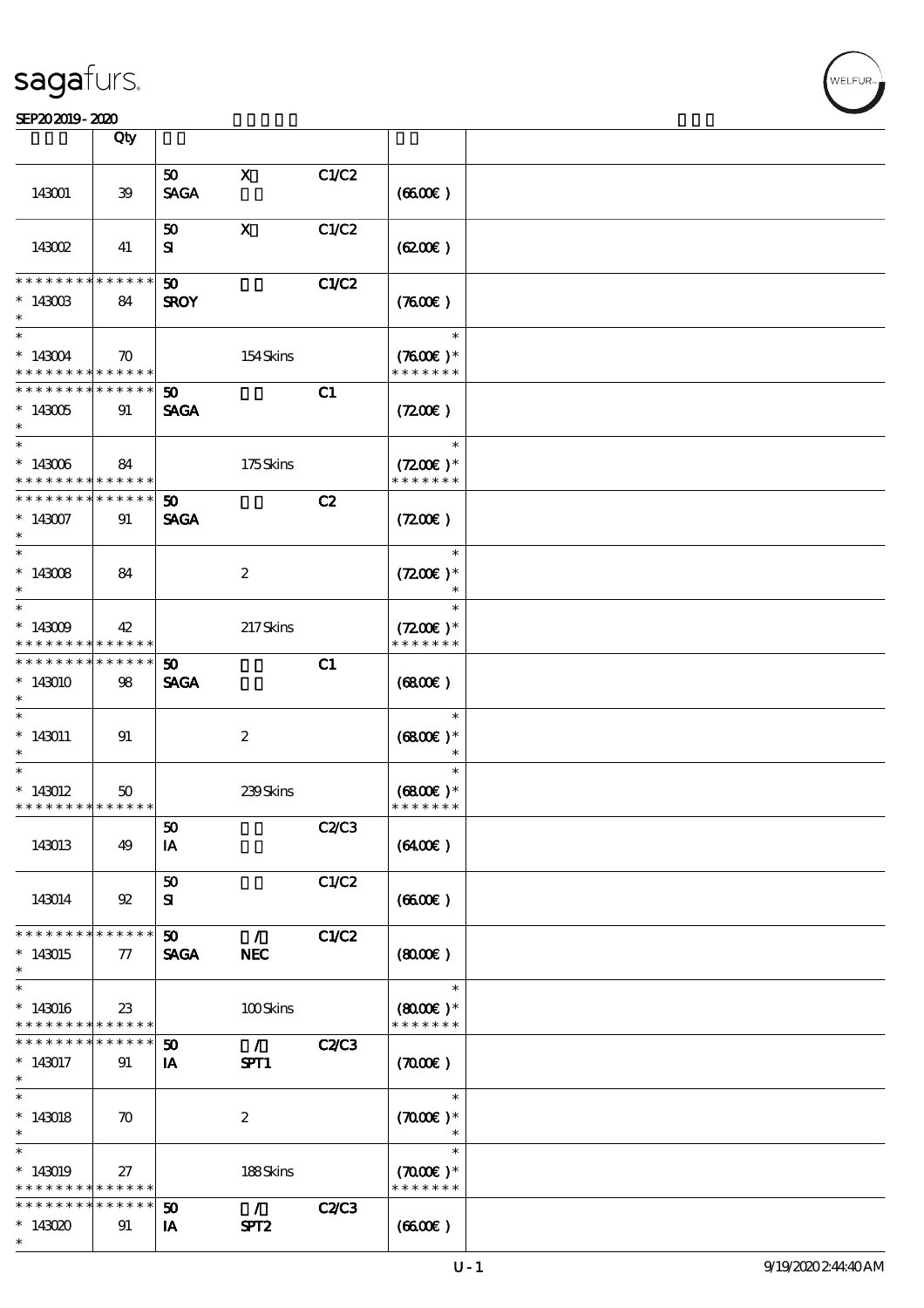

|                                                                 | Qty                        |                                            |                  |              |                                       |  |
|-----------------------------------------------------------------|----------------------------|--------------------------------------------|------------------|--------------|---------------------------------------|--|
| $\ast$                                                          |                            | 50                                         | $\mathcal{L}$    | C2/C3        | $\ast$                                |  |
| $* 143021$<br>* * * * * * * *                                   | 61<br>* * * * * *          | IA                                         | SPT <sub>2</sub> |              | $(6600)$ *<br>* * * * * * *           |  |
| 143022                                                          | 74                         | 50<br>${\bf s}$                            | $\mathcal{L}$    | C1/C2        | (6400)                                |  |
| * * * * * * *<br>$*143023$<br>$\ast$                            | * * * * * *<br>${\bf \pi}$ | $\boldsymbol{\mathfrak{D}}$<br><b>SROY</b> |                  | C1/C2        | $(8600\varepsilon)$                   |  |
| $\ast$<br>$* 143024$<br>* * * * * * * *                         | 24<br>* * * * * *          |                                            | 101 Skins        |              | $\ast$<br>$(8600)$ *<br>* * * * * * * |  |
| * * * * * * * *<br>$*143025$<br>$\ast$                          | * * * * * *<br>91          | $\boldsymbol{\omega}$<br><b>SAGA</b>       |                  | C2           | (820)                                 |  |
| $\ast$<br>$*143026$<br>$\ast$                                   | 84                         |                                            | $\boldsymbol{2}$ |              | $\ast$<br>$(8200)$ *<br>$\ast$        |  |
| $\ast$<br>$* 143027$<br>$\ast$                                  | 84                         |                                            | $\,3$            |              | $\ast$<br>$(8200)$ *<br>$\ast$        |  |
| $\ast$<br>$*143028$<br>* * * * * * * *                          | 72<br>* * * * * *          |                                            | $331$ Skins      |              | $\ast$<br>$(8200)$ *<br>* * * * * * * |  |
| * * * * * * *<br>$*143029$<br>$\ast$                            | ******<br>98               | 50<br><b>SAGA</b>                          |                  | C1           | (7800)                                |  |
| $\ast$<br>$*143030$<br>$\ast$                                   | 91                         |                                            | $\boldsymbol{2}$ |              | $\ast$<br>$(7800)$ *                  |  |
| $\ast$<br>$* 143031$<br>* * * * * * * *                         | 61<br>* * * * * *          |                                            | 250Skins         |              | $\ast$<br>$(7800)$ *<br>* * * * * * * |  |
| * * * * * * * *<br>$*143032$<br>$\ast$                          | $* * * * * * *$<br>98      | 50<br><b>SAGA</b>                          |                  | C2           | (7800)                                |  |
| $*$<br>$\hspace{0.1cm}^*$ 143033<br>$\ast$                      | $77\,$                     |                                            | $\boldsymbol{2}$ |              | $\ast$<br>$(7800)$ *                  |  |
| $\ast$<br>$*143034$<br>* * * * * * * *                          | $23\,$<br>$* * * * * * *$  |                                            | 198Skins         |              | $\ast$<br>$(7800)$ *<br>* * * * * * * |  |
| 143035                                                          | 54                         | 50<br>IA                                   |                  | <b>C2/C3</b> | (7600)                                |  |
| * * * * * * * *<br>$*143036$<br>$\ast$                          | * * * * * *<br>84          | $\boldsymbol{\mathfrak{D}}$<br>${\bf s}$   |                  | C1/C2        | $(7600\varepsilon)$                   |  |
| $\ast$<br>$*143037$<br>* * * * * * * * <mark>* * * * * *</mark> | 23                         |                                            | 107Skins         |              | $\ast$<br>$(7600)$ *<br>* * * * * * * |  |
| 143038                                                          | 59                         | 50<br><b>SROY</b>                          |                  | C1/C2        | (900E)                                |  |
| 143039                                                          | 42                         | 50<br><b>SAGA</b>                          | <b>NEC</b>       | C1/C2        | (880)                                 |  |
| 143040                                                          | 65                         | 50 <sub>o</sub><br><b>SAGA</b>             |                  | C1/C2        | (860)                                 |  |

**VELFUR**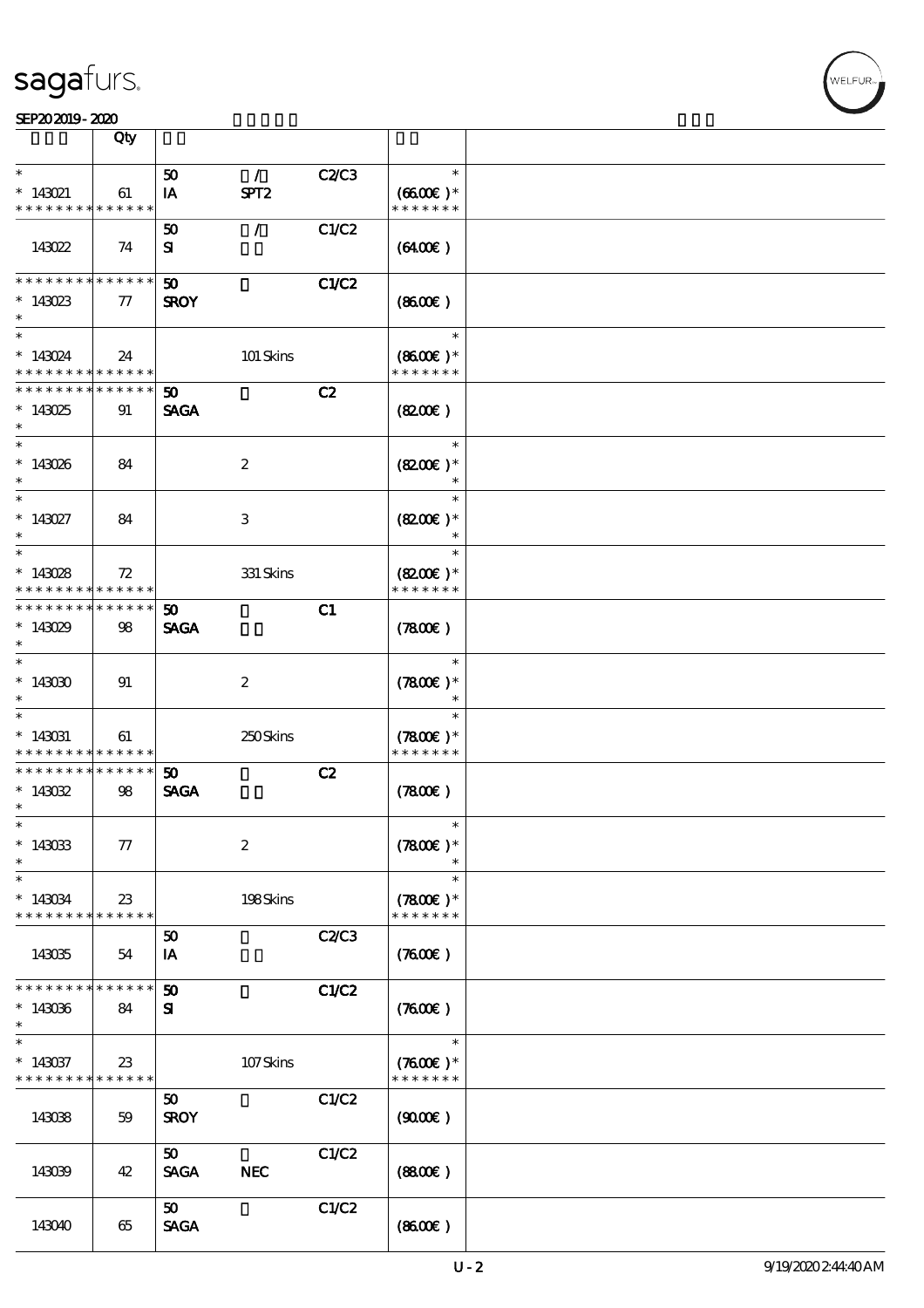|                                            | Qty                   |                                |                           |       |                     |  |
|--------------------------------------------|-----------------------|--------------------------------|---------------------------|-------|---------------------|--|
|                                            |                       |                                |                           |       |                     |  |
| 143041                                     | 42                    | 50 <sub>1</sub><br><b>SAGA</b> |                           | C3    | (840E)              |  |
| * * * * * * * *                            | * * * * * * *         | 50                             |                           | C1/C2 |                     |  |
| $*143042$<br>$\ast$                        | 98                    | <b>SAGA</b>                    |                           |       | (820)               |  |
| $\ast$                                     |                       |                                |                           |       | $\ast$              |  |
| $*143043$                                  | 25                    |                                | 123Skins                  |       | $(8200)$ *          |  |
| * * * * * * * * <mark>* * * * * *</mark>   |                       |                                |                           |       | * * * * * * *       |  |
|                                            |                       | 50                             |                           | C2C3  |                     |  |
| 143044                                     | $\boldsymbol{\omega}$ | IA                             | SPT1                      |       | (800)               |  |
|                                            |                       | 50                             |                           | C2/C3 |                     |  |
| 143045                                     | 41                    | IA                             | SPT <sub>2</sub>          |       | (7800)              |  |
|                                            |                       |                                |                           |       |                     |  |
|                                            |                       | 50                             |                           | C1/C2 |                     |  |
| 143046                                     | 63                    | ${\bf s}$                      |                           |       | (800)               |  |
|                                            |                       |                                |                           |       |                     |  |
|                                            |                       | ${\bf 50}$                     |                           | C1/C2 |                     |  |
|                                            |                       |                                |                           |       |                     |  |
| 143047                                     | $36\,$                | ${\bf s}$                      |                           |       | (7600)              |  |
|                                            |                       |                                |                           |       |                     |  |
|                                            |                       | 50                             |                           | C2/C3 |                     |  |
| 143048                                     | ${\bf 38}$            | $\mathbf{B}$                   | SPT1                      |       | $(7200\varepsilon)$ |  |
|                                            |                       |                                |                           |       |                     |  |
|                                            |                       | 50                             | $\mathbf{x}$              | C1/C2 |                     |  |
| 143049                                     | 88                    | <b>SAGA</b>                    |                           |       | (860E)              |  |
|                                            |                       |                                |                           |       |                     |  |
|                                            |                       | 50                             | $\mathbf x$               | C1/C2 |                     |  |
| 143050                                     | 53                    | <b>SAGA</b>                    |                           |       | (820)               |  |
|                                            |                       |                                |                           |       |                     |  |
|                                            |                       | 50                             | $\mathbf{X}$              | C2C3  |                     |  |
| 143051                                     | 41                    | IA                             | SPT1                      |       | (800)               |  |
|                                            |                       |                                |                           |       |                     |  |
|                                            |                       | 50                             | $\mathbf{X}$              | C2/C3 |                     |  |
| 143052                                     | $\mathbf{32}$         | IA                             | SPT <sub>2</sub>          |       | (7800)              |  |
|                                            |                       |                                |                           |       |                     |  |
|                                            |                       | 50                             | $\mathbf{x}$              | C1/C2 |                     |  |
| 143053                                     | 51                    | ${\bf s}$                      |                           |       | (800)               |  |
|                                            |                       |                                |                           |       |                     |  |
|                                            |                       | 50                             | $\boldsymbol{\mathsf{X}}$ | C2C3  |                     |  |
| 143054                                     | 81                    | IA                             | SPT <sub>2</sub>          |       | (7800)              |  |
|                                            |                       |                                |                           |       |                     |  |
|                                            |                       | $\boldsymbol{\omega}$          |                           | C1    |                     |  |
| 143055                                     | 94                    | <b>SROY</b>                    |                           |       | (7200)              |  |
|                                            |                       |                                |                           |       |                     |  |
| * * * * * * * *                            | * * * * * *           | $\boldsymbol{\omega}$          |                           | C2    |                     |  |
| $*143056$                                  | 77                    | <b>SROY</b>                    |                           |       | (7200)              |  |
| $\ast$                                     |                       |                                |                           |       |                     |  |
| $\ast$                                     |                       |                                |                           |       | $\ast$              |  |
| $*143057$                                  | $22\,$                |                                | 99Skins                   |       | $(7200)$ *          |  |
| * * * * * * * *                            | * * * * * *           |                                |                           |       | * * * * * * *       |  |
| * * * * * * * *                            | * * * * * *           | $\boldsymbol{\omega}$          |                           | C1    |                     |  |
|                                            |                       |                                |                           |       |                     |  |
| $*143058$<br>$\ast$                        | 98                    | <b>SAGA</b>                    |                           |       | (6800)              |  |
| $\ast$                                     |                       |                                |                           |       | $\ast$              |  |
|                                            |                       |                                |                           |       |                     |  |
| $*143059$                                  | 91                    |                                | $\boldsymbol{z}$          |       | $(6800E)*$          |  |
| $\ast$                                     |                       |                                |                           |       | $\ast$              |  |
| $\ast$                                     |                       |                                |                           |       | $\ast$              |  |
| $*143000$                                  | 91                    |                                | 280Skins                  |       | $(6800\text{E})*$   |  |
| * * * * * * * * <mark>* * * * * * *</mark> |                       |                                |                           |       | * * * * * * *       |  |

**VELFUR**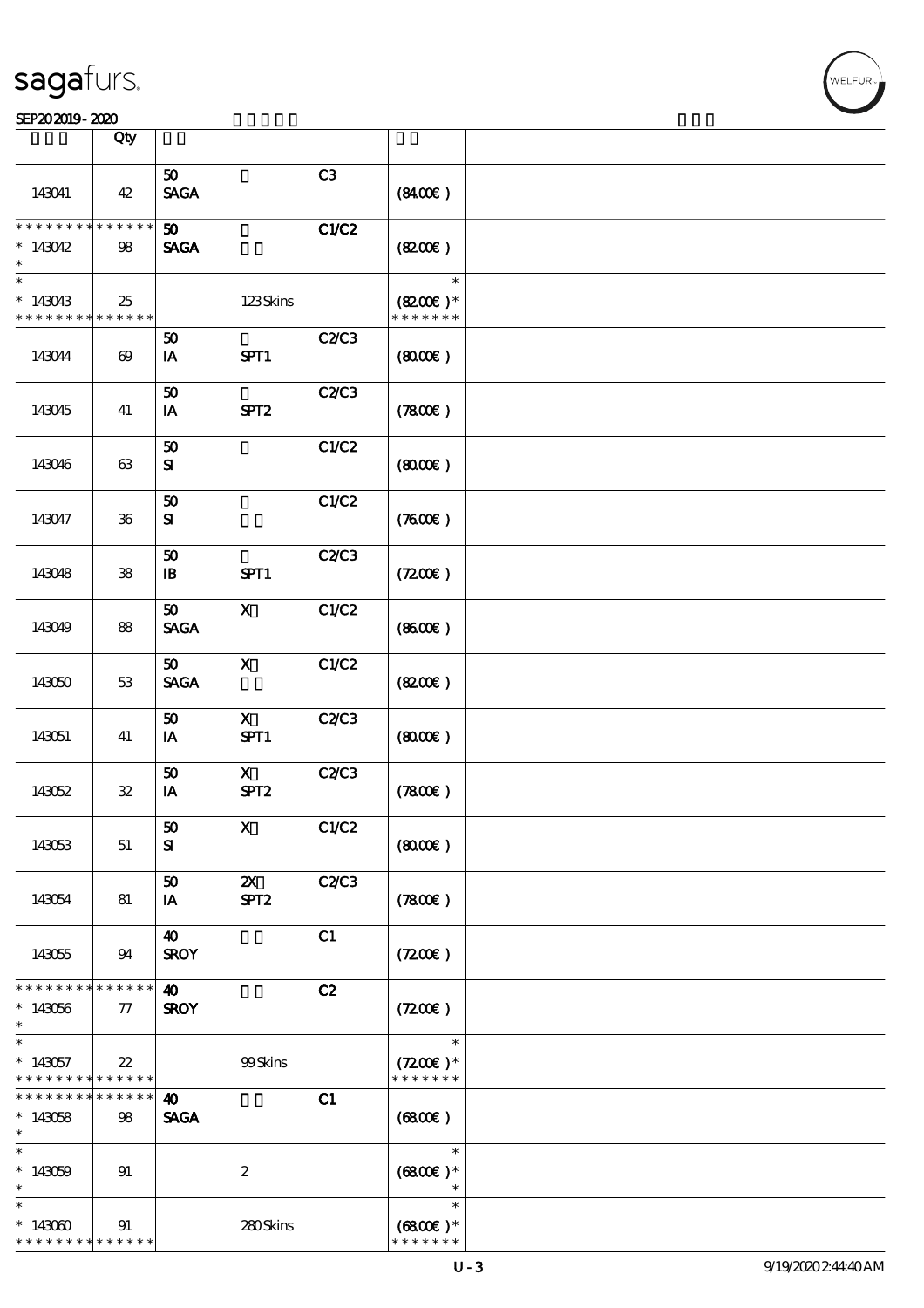|                                                         | Qty                        |                       |                  |              |                             |  |
|---------------------------------------------------------|----------------------------|-----------------------|------------------|--------------|-----------------------------|--|
| * * * * * * * *                                         | * * * * * *                | $\boldsymbol{\omega}$ |                  | C2           |                             |  |
| $*143061$                                               | 98                         | <b>SAGA</b>           |                  |              | (6800)                      |  |
| $\ast$                                                  |                            |                       |                  |              | $\ast$                      |  |
| $*143062$                                               | 91                         |                       | $\boldsymbol{2}$ |              | $(6800\text{E})*$           |  |
| $\ast$                                                  |                            |                       |                  |              | $\ast$                      |  |
| $*143063$<br>* * * * * * * *                            | 91<br>* * * * * *          |                       | 280Skins         |              | $(6800)$ *<br>* * * * * * * |  |
| * * * * * * * *                                         | * * * * * *                | 40                    |                  | C2           |                             |  |
| * 143064<br>$\ast$                                      | 91                         | <b>SAGA</b>           |                  |              | (6400)                      |  |
| $\ast$                                                  |                            |                       |                  |              | $\ast$                      |  |
| $*143065$<br>* * * * * * * *                            | 22<br>* * * * * *          |                       | 113Skins         |              | $(6400)$ *<br>* * * * * * * |  |
| * * * * * * * *                                         | * * * * * *                | 40                    |                  | <b>C2/C3</b> |                             |  |
| $*143066$<br>$\ast$                                     | 91                         | IA                    | SPT1             |              | (6200)                      |  |
| $\ast$                                                  |                            |                       |                  |              | $\ast$                      |  |
| $*143067$<br>* * * * * * * *                            | 26<br>* * * * * *          |                       | 117Skins         |              | $(6200)$ *<br>* * * * * * * |  |
|                                                         |                            | 40                    |                  | C2C3         |                             |  |
| 143068                                                  | 58                         | IA                    |                  |              | (5800)                      |  |
|                                                         |                            | $\boldsymbol{\omega}$ |                  | C2C3         |                             |  |
| 143069                                                  | 77                         | ${\bf s}$             |                  |              | $(6000\varepsilon)$         |  |
|                                                         |                            | 40                    |                  | C2/C3        |                             |  |
| 143070                                                  | 50                         | $\mathbf{B}$          | SPT1             |              | (5600)                      |  |
| 143071                                                  | 43                         | 40<br><b>SROY</b>     | $\mathcal{L}$    | C1/C2        | (7200)                      |  |
|                                                         |                            |                       |                  |              |                             |  |
| * * * * * * * *                                         | * * * * * *                | $\boldsymbol{\omega}$ | $\mathcal{L}$    | C1/C2        |                             |  |
| $*143072$                                               | 84                         | <b>SAGA</b>           | <b>NEC</b>       |              | (700)                       |  |
| $\ast$                                                  |                            |                       |                  |              |                             |  |
| $\ast$                                                  |                            |                       |                  |              | $\ast$                      |  |
| $*143073$                                               | 27                         |                       | $111$ Skins      |              | $(7000)$ *                  |  |
| * * * * * * * *                                         | ******                     |                       |                  |              | * * * * * * *               |  |
|                                                         |                            | 40                    | $\mathcal{L}$    | C3           |                             |  |
| 143074                                                  | 46                         | <b>SAGA</b>           |                  |              | (660)                       |  |
|                                                         |                            | $\boldsymbol{\omega}$ | $\mathcal{L}$    | C2C3         |                             |  |
| 143075                                                  | 97                         | IA                    | SPT <sub>2</sub> |              | (5800)                      |  |
|                                                         |                            | 40                    |                  | C1           |                             |  |
| 143076                                                  | 67                         | <b>SROY</b>           |                  |              | (800)                       |  |
| * * * * * * * *                                         | * * * * * *                | 40                    |                  | C2           |                             |  |
| $*143077$<br>$\ast$                                     | $\tau$                     | <b>SROY</b>           |                  |              | $(8000\varepsilon)$         |  |
| $\overline{\phantom{0}}$                                |                            |                       |                  |              | $\ast$                      |  |
| $*143078$<br>* * * * * * * * * * * * * * *              | $22\,$                     |                       | 99Skins          |              | $(8000)$ *<br>* * * * * * * |  |
| * * * * * * * *                                         | $\ast\ast\ast\ast\ast\ast$ | $\boldsymbol{\omega}$ |                  | C1           |                             |  |
| $*143079$                                               | 91                         | <b>SAGA</b>           |                  |              | (7600)                      |  |
| $\ast$<br>$\ast$                                        |                            |                       |                  |              |                             |  |
|                                                         |                            |                       |                  |              | $\ast$                      |  |
| $*143080$<br>* * * * * * * * <mark>* * * * * * *</mark> | $30^{\circ}$               |                       | 121 Skins        |              | $(7600)$ *<br>* * * * * * * |  |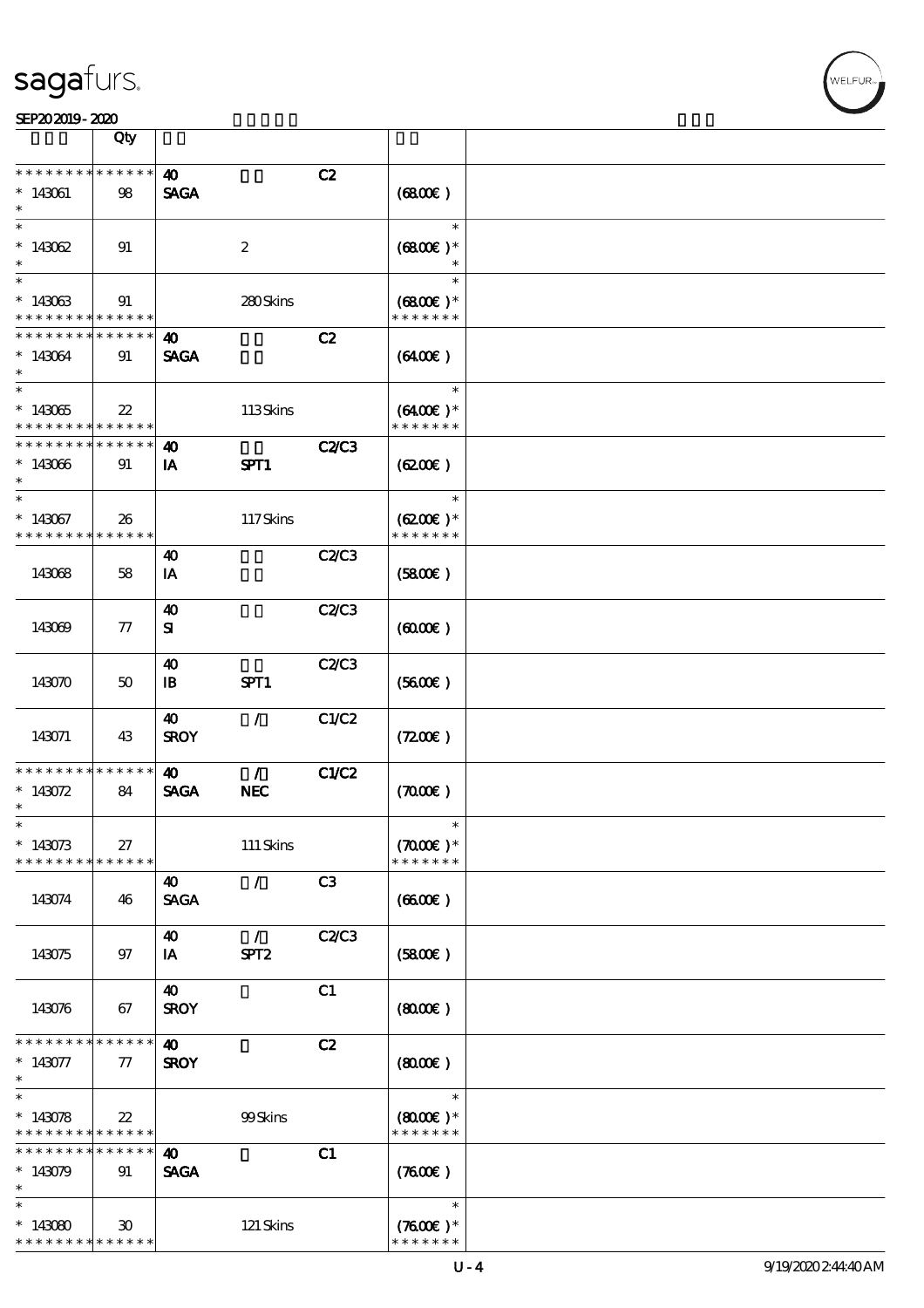|                                                                                     | Qty                   |                                       |                                   |       |                                       |  |
|-------------------------------------------------------------------------------------|-----------------------|---------------------------------------|-----------------------------------|-------|---------------------------------------|--|
| * * * * * * * *<br>$*143081$                                                        | * * * * * *<br>98     | 40<br><b>SAGA</b>                     |                                   | C2    | (7600)                                |  |
| $\overline{\ast}$<br>$*143082$                                                      | 91                    |                                       | $\boldsymbol{2}$                  |       | $\ast$<br>$(7600)$ *<br>$\ast$        |  |
| $*143083$<br>$\ast$                                                                 | 91                    |                                       | 3                                 |       | $\ast$<br>$(7600)$ *                  |  |
| $\ast$<br>$*143084$<br>$\ast$                                                       | 91                    |                                       | $\overline{4}$                    |       | $\ast$<br>$(7600)$ *                  |  |
| $*143085$<br>$\ast$                                                                 | 91                    |                                       | $\mathbf 5$                       |       | $\ast$<br>$(7600)$ *<br>$\ast$        |  |
| $*$<br>$*143086$<br>$\ast$                                                          | 91                    |                                       | $\boldsymbol{6}$                  |       | $\ast$<br>$(7600)$ *<br>$\ast$        |  |
| $\overline{\ast}$<br>$*143087$<br>$\ast$                                            | $\boldsymbol{\pi}$    |                                       | $\tau$                            |       | $\ast$<br>$(7600)$ *<br>$\ast$        |  |
| $*143088$<br>* * * * * * * *                                                        | 26<br>* * * * * * *   |                                       | 649Skins                          |       | $\ast$<br>$(7600)$ *<br>* * * * * * * |  |
| * * * * * * * *<br>$*143089$<br>$\ast$                                              | $******$<br>105       | $\boldsymbol{\omega}$<br><b>SAGA</b>  |                                   | C1    | (720)                                 |  |
| $\overline{\phantom{0}}$<br>$*143000$<br>* * * * * * * * <mark>* * * * * * *</mark> | 97                    |                                       | 202Skins                          |       | $\ast$<br>$(7200)$ *<br>* * * * * * * |  |
| * * * * * * * * <mark>*</mark><br>$*143091$<br>$\ast$                               | $* * * * * * *$<br>98 | $\boldsymbol{\omega}$<br><b>IA</b>    | SPT1                              | C1/C2 | (6800)                                |  |
| $\ast$<br>$*$ 143092<br>* * * * * * * * <mark>* * * * * *</mark>                    | 28                    |                                       | 126Skins                          |       | $\ast$<br>$(6800)$ *<br>* * * * * * * |  |
| 143093                                                                              | 101                   | $\boldsymbol{\omega}$<br>${\bf S}$    |                                   | C2C3  | (6800)                                |  |
| 143094                                                                              | 79                    | $\boldsymbol{\omega}$<br>IA           | $\mathcal{L}$                     | C2C3  | (660)                                 |  |
| 143095                                                                              | 42                    | $\boldsymbol{\omega}$<br>$\mathbf{B}$ | $\mathcal{L}$<br>SPT1             | C2C3  | (6200)                                |  |
| 143096                                                                              | 44                    | $\boldsymbol{40}$<br>$\mathbf{B}$     | $\mathcal{L}$<br>SPT <sub>2</sub> | C2/C3 | (6000)                                |  |
| 143097                                                                              | 45                    | $\boldsymbol{\omega}$<br>$\mathbf{B}$ | $\mathcal{L}$                     | C2C3  | (5800)                                |  |
| 143098                                                                              | 75                    | $\boldsymbol{\omega}$<br><b>SROY</b>  |                                   | C1/C2 | (800)                                 |  |
| * * * * * *<br>$*143099$<br>$\ast$                                                  | * * * * * *<br>98     | $\boldsymbol{\omega}$<br><b>SAGA</b>  |                                   | C1    | (7600)                                |  |
| $\ast$<br>$*143100$<br>$\ast$                                                       | 84                    |                                       | $\boldsymbol{z}$                  |       | $\ast$<br>$(7600\text{E})*$           |  |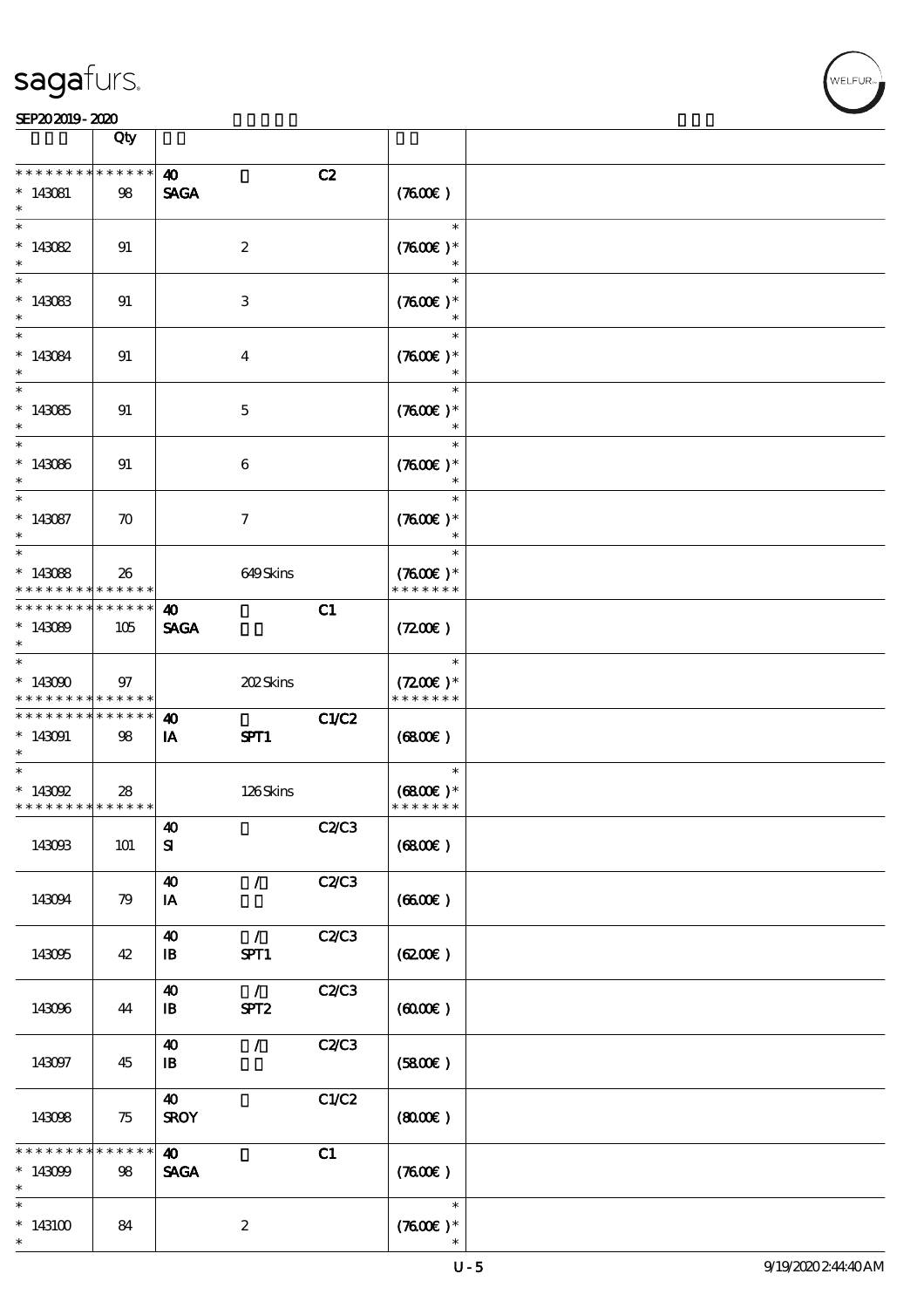#### SEP202019-2020

|                                                       | Qty                    |                                                     |                                                                              |              |                                       |  |
|-------------------------------------------------------|------------------------|-----------------------------------------------------|------------------------------------------------------------------------------|--------------|---------------------------------------|--|
| $\ast$                                                |                        | 40                                                  |                                                                              | C1           | $\ast$                                |  |
| $*143101$<br>* * * * * * * *                          | 26<br>* * * * * *      | <b>SAGA</b>                                         |                                                                              |              | $(7600)$ *<br>* * * * * * *           |  |
| 143102                                                | 76                     | 40<br><b>SAGA</b>                                   |                                                                              | C1           | (7200)                                |  |
| 143103                                                | 62                     | $\boldsymbol{\omega}$<br><b>SAGA</b>                |                                                                              | C2           | (7200)                                |  |
| 143104                                                | 56                     | 40<br>IA                                            | SPT <sub>2</sub>                                                             | C2C3         | (6400)                                |  |
| 143105                                                | 53                     | 40<br>${\bf s}$                                     |                                                                              | C2C3         | (6800)                                |  |
| 143106                                                | 54                     | 40<br><b>SAGA</b>                                   | $\boldsymbol{X}$<br><b>NEC</b>                                               | C1/C2        | (7800)                                |  |
| * * * * * * * *<br>$*143107$<br>$\ast$                | * * * * * *<br>91      | $\boldsymbol{\omega}$<br><b>SAGA</b>                | $\mathbf{x}$                                                                 | C1/C2        | (7600)                                |  |
| $\ast$<br>$*143108$<br>* * * * * * * *                | $22\,$<br>* * * * * *  |                                                     | 113Skins                                                                     |              | $\ast$<br>$(7600)$ *<br>* * * * * * * |  |
| 143109                                                | 42                     | $\boldsymbol{\omega}$<br><b>SAGA</b>                | $\boldsymbol{\mathrm{X}}$ / $\boldsymbol{\mathrm{Z}}\boldsymbol{\mathrm{X}}$ | C1/C2        | (7200)                                |  |
| 143110                                                | 47                     | 40<br>IA                                            | $X$ / $ZX$<br>SPT1                                                           | C2C3         | (6800)                                |  |
| 143111                                                | 56                     | 40<br>IA                                            | $X$ / $ZX$<br>SPT <sub>2</sub>                                               | C2C3         | (6400)                                |  |
| 143112                                                | 83                     | 40<br>${\bf s}$                                     | $X$ / $ZX$                                                                   | <b>C2/C3</b> | (6800)                                |  |
| 143113                                                | $35\,$                 | $\boldsymbol{\omega}$<br>$\, {\bf I} \! {\bf B} \,$ | $\boldsymbol{\mathrm{X}}$ / <b>Z</b> X<br>SPT1                               | C2C3         | (6400)                                |  |
| 143114                                                | 49                     | 40<br><b>SAGA</b>                                   | $\boldsymbol{\mathsf{z}}$                                                    | C1/C2        | (7400)                                |  |
| 143115                                                | 96                     | $\boldsymbol{\mathfrak{D}}$<br><b>SROY</b>          |                                                                              | C1/C2        | (660)                                 |  |
| 143116                                                | 66                     | $\boldsymbol{\mathfrak{D}}$<br><b>SAGA</b>          | <b>NEC</b>                                                                   | C1/C2        | (6400)                                |  |
| * * * * * * * *<br>$* 143117$<br>$\ast$               | $* * * * * * *$<br>105 | 30 <sub>o</sub><br><b>SAGA</b>                      |                                                                              | C1           | (620)                                 |  |
| $\ast$<br>$*143118$<br>* * * * * * * * <mark>*</mark> | 97<br>$* * * * * * *$  |                                                     | 202Skins                                                                     |              | $\ast$<br>$(6200)$ *<br>* * * * * * * |  |
| * * * * * * * *<br>$*143119$<br>$\ast$                | * * * * * *<br>105     | $\boldsymbol{\mathfrak{D}}$<br><b>SAGA</b>          |                                                                              | C2           | (6200)                                |  |
| $\ast$<br>$*143120$<br>$\ast$                         | 98                     |                                                     | $\boldsymbol{2}$                                                             |              | $\ast$<br>$(6200)$ *                  |  |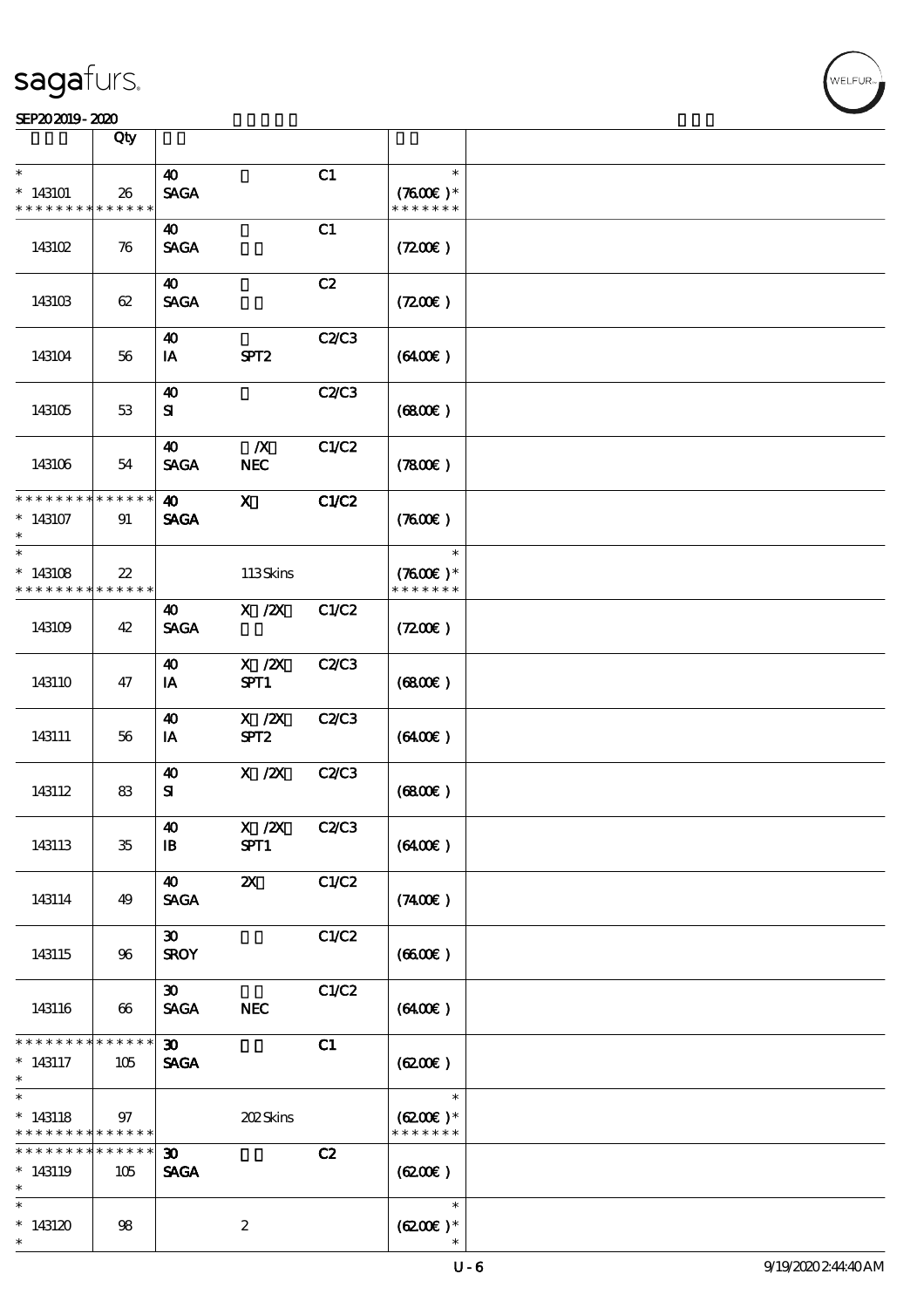|                    | Qty         |                             |                  |              |               |  |
|--------------------|-------------|-----------------------------|------------------|--------------|---------------|--|
| $\ast$             |             |                             |                  |              | $\ast$        |  |
|                    |             | $\boldsymbol{\mathfrak{D}}$ |                  | C2           |               |  |
| $*143121$          | 98          | <b>SAGA</b>                 |                  |              | $(6200)$ *    |  |
| $\ast$             |             |                             |                  |              |               |  |
| $\ast$             |             |                             |                  |              | $\ast$        |  |
| $*143122$          | 89          |                             | 390Skins         |              | $(6200)$ *    |  |
| * * * * * * * *    | * * * * * * |                             |                  |              | * * * * * * * |  |
|                    |             |                             |                  |              |               |  |
|                    |             | $\boldsymbol{\mathfrak{D}}$ |                  | C3           |               |  |
| 143123             | 47          | <b>SAGA</b>                 |                  |              | (600)         |  |
|                    |             |                             |                  |              |               |  |
| * * * * * * * *    | * * * * * * | $\boldsymbol{\mathfrak{D}}$ |                  | C2           |               |  |
| $*143124$          | 112         | <b>SAGA</b>                 |                  |              | 5800€         |  |
|                    |             |                             |                  |              |               |  |
|                    |             |                             |                  |              |               |  |
| $\ast$             |             |                             |                  |              | $\ast$        |  |
| $*143125$          | 105         |                             | $\boldsymbol{2}$ |              | $(5800)$ *    |  |
|                    |             |                             |                  |              |               |  |
| $\ast$             |             |                             |                  |              | $\ast$        |  |
| $*143126$          | 111         |                             | 328Skins         |              | $(5800)$ *    |  |
| * * * * * * * *    | * * * * * * |                             |                  |              | * * * * * * * |  |
|                    |             |                             |                  |              |               |  |
|                    |             | $\boldsymbol{\mathfrak{D}}$ |                  | C2/C3        |               |  |
| 143127             | 54          | IA                          | SPT1             |              | (5800)        |  |
|                    |             |                             |                  |              |               |  |
|                    |             | $\boldsymbol{\mathfrak{D}}$ |                  | <b>C2/C3</b> |               |  |
| 143128             | 73          | IA                          | SPT <sub>2</sub> |              | (5600)        |  |
|                    |             |                             |                  |              |               |  |
|                    |             |                             |                  |              |               |  |
|                    |             | $\boldsymbol{\mathfrak{D}}$ |                  | C2C3         |               |  |
| 143129             | 73          | IA                          |                  |              | (5400)        |  |
|                    |             |                             |                  |              |               |  |
| * * * * * * * *    | * * * * * * | $\boldsymbol{\mathfrak{D}}$ |                  | C1/C2        |               |  |
| $*143130$          | 105         | ${\bf s}$                   |                  |              | (5800)        |  |
|                    |             |                             |                  |              |               |  |
| $\ast$             |             |                             |                  |              | $\ast$        |  |
|                    |             |                             |                  |              |               |  |
| $*143131$          | 86          |                             | 191 Skins        |              | $(5800)$ *    |  |
| * * * * * * * *    | ******      |                             |                  |              | * * * * * * * |  |
|                    |             | $\boldsymbol{\mathfrak{D}}$ |                  | C3           |               |  |
| 143132             | 62          | ${\bf s}$                   |                  |              | (5600)        |  |
|                    |             |                             |                  |              |               |  |
| *************** 30 |             |                             |                  | C1/C2        |               |  |
| $*143133$          | 119         | ${\bf s}$                   |                  |              | (5400)        |  |
|                    |             |                             |                  |              |               |  |
| $\ast$             |             |                             |                  |              |               |  |
| $\ast$             |             |                             |                  |              | $\ast$        |  |
| $*143134$          | 111         |                             | 230Skins         |              | $(5400)$ *    |  |
| * * * * * * * *    | * * * * * * |                             |                  |              | * * * * * * * |  |
|                    |             | $\boldsymbol{\mathfrak{D}}$ |                  | C3           |               |  |
| 143135             | 42          | ${\bf s}$                   |                  |              | (5200)        |  |
|                    |             |                             |                  |              |               |  |
|                    |             |                             |                  |              |               |  |
|                    |             | $\boldsymbol{\mathfrak{D}}$ |                  | C2C3         |               |  |
| 143136             | 44          | $\mathbf{B}$                | SPT1             |              | (4900)        |  |
|                    |             |                             |                  |              |               |  |
|                    |             | $\boldsymbol{\mathfrak{D}}$ |                  | C2C3         |               |  |
| 143137             | 55          | $\mathbf{B}$                |                  |              | (480E)        |  |
|                    |             |                             |                  |              |               |  |
|                    |             | $\boldsymbol{\mathfrak{D}}$ |                  | C1/C2        |               |  |
|                    |             |                             |                  |              |               |  |
| 143138             | 72          | <b>SROY</b>                 |                  |              | (7200)        |  |
|                    |             |                             |                  |              |               |  |
| * * * * * * * *    | * * * * * * | $\boldsymbol{\mathfrak{D}}$ |                  | C1           |               |  |
| $*143139$          | 105         | <b>SAGA</b>                 |                  |              | (6800)        |  |
| $\ast$             |             |                             |                  |              |               |  |
| $\ast$             |             |                             |                  |              | $\ast$        |  |
| $*143140$          |             |                             |                  |              |               |  |
|                    | 98          |                             | $\boldsymbol{2}$ |              | $(6800)$ *    |  |
| $\ast$             |             |                             |                  |              |               |  |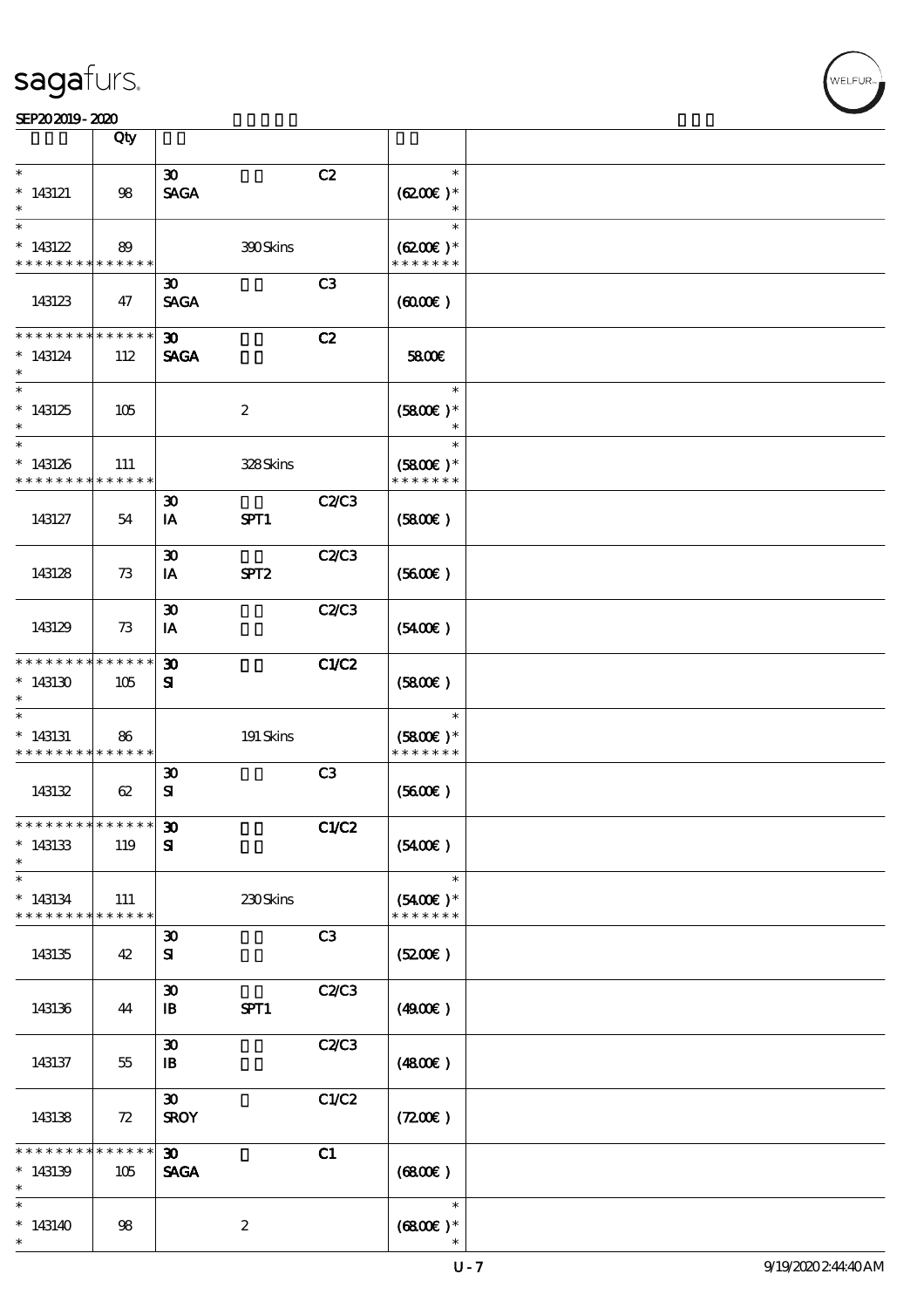|                                                                   | Qty                    |                                             |                  |       |                                                 |  |
|-------------------------------------------------------------------|------------------------|---------------------------------------------|------------------|-------|-------------------------------------------------|--|
| $\ast$                                                            |                        | $\boldsymbol{\mathfrak{D}}$                 |                  | C1    | $\ast$                                          |  |
| $*143141$                                                         | 98                     | <b>SAGA</b>                                 |                  |       | $(6800)$ *                                      |  |
| $\overline{\ast}$<br>$*143142$                                    | 84                     |                                             | $\overline{4}$   |       | $\ast$<br>$(6800)$ *                            |  |
| $*143143$<br>* * * * * * * * <mark>* * * * * * *</mark>           | 25                     |                                             | 410Skins         |       | $\ast$<br>$(6800)$ *<br>* * * * * * *           |  |
| * * * * * * * *<br>$*143144$<br>$\ast$                            | ******<br>105          | $\boldsymbol{\mathfrak{D}}$<br><b>SAGA</b>  |                  | C2    | (6800)                                          |  |
| $*143145$<br>$\ast$                                               | 98                     |                                             | $\boldsymbol{2}$ |       | $\ast$<br>$(6800)$ *<br>$\ast$                  |  |
| $\ast$<br>$*143146$<br>$\ast$                                     | 98                     |                                             | 3                |       | $\ast$<br>$(6800)$ *<br>$\ast$                  |  |
| $\ast$<br>$* 143147$<br>* * * * * * * * <mark>* * * * * *</mark>  | 91                     |                                             | 392Skins         |       | $\ast$<br>$(6800)$ *<br>* * * * * * *           |  |
| **************<br>$*143148$<br>$\ast$                             | 112                    | $\boldsymbol{\mathfrak{D}}$<br><b>SAGA</b>  |                  | C1    | $(6400\varepsilon)$                             |  |
| $*143149$<br>* * * * * * * * <mark>* * * * * * *</mark>           | 96                     |                                             | 208Skins         |       | $\ast$<br>$(6400)$ *<br>* * * * * * *           |  |
| * * * * * * * * <mark>*</mark><br>$*143150$<br>$\ast$             | $* * * * * * *$<br>112 | $\boldsymbol{\mathfrak{D}}$<br><b>SAGA</b>  |                  | C2    | $(6400\varepsilon)$                             |  |
| $\ast$<br>$*143151$<br>$\ast$                                     | 105                    |                                             | $\boldsymbol{2}$ |       | $\ast$<br>$(6400)$ *<br>$\ast$                  |  |
| $\ast$<br>$*143152$<br>* * * * * * * * <mark>* * * * * *</mark>   | 34                     |                                             | 251 Skins        |       | $\ast$<br>$(6400)$ *<br>* * * * * * *           |  |
| *************** 30<br>$*143153$<br>$\ast$                         | 105                    | IA                                          | SPT1             | C1/C2 | (6400)                                          |  |
| $\ast$<br>$*143154$<br>* * * * * * * * <mark>* * * * * * *</mark> | 46                     |                                             | 151 Skins        |       | $\ast$<br>$(6400)$ *<br>* * * * * * *           |  |
| 143155                                                            | 75                     | $\boldsymbol{\mathfrak{D}}$<br>IA           | SPT <sub>2</sub> | C2C3  | (6200)                                          |  |
| * * * * * * * *<br>$*143156$<br>$\ast$                            | * * * * * *<br>112     | $\boldsymbol{\mathfrak{D}}$<br>${\bf s}$    |                  | C1/C2 | (6200)                                          |  |
| $\ast$<br>$*143157$<br>* * * * * * * * <mark>* * * * * *</mark>   | 94                     |                                             | 206Skins         |       | $\ast$<br>$(6200)$ *<br>* * * * * * *           |  |
| * * * * * * * *<br>$*143158$<br>$\ast$                            | $* * * * * * *$<br>105 | $\boldsymbol{\mathfrak{D}}$<br>${\bf s}$    |                  | C3    | (600)                                           |  |
| $\ast$<br>$*143159$<br>* * * * * * * * * * * * * * *              | 24                     |                                             | 129Skins         |       | $\ast$<br>$(6000\varepsilon)*$<br>* * * * * * * |  |
| 143160                                                            | $\boldsymbol{\omega}$  | $\boldsymbol{\mathfrak{D}}$<br>$\mathbf{B}$ | SPT1             | C2C3  | (5800)                                          |  |

.<br>WELFUR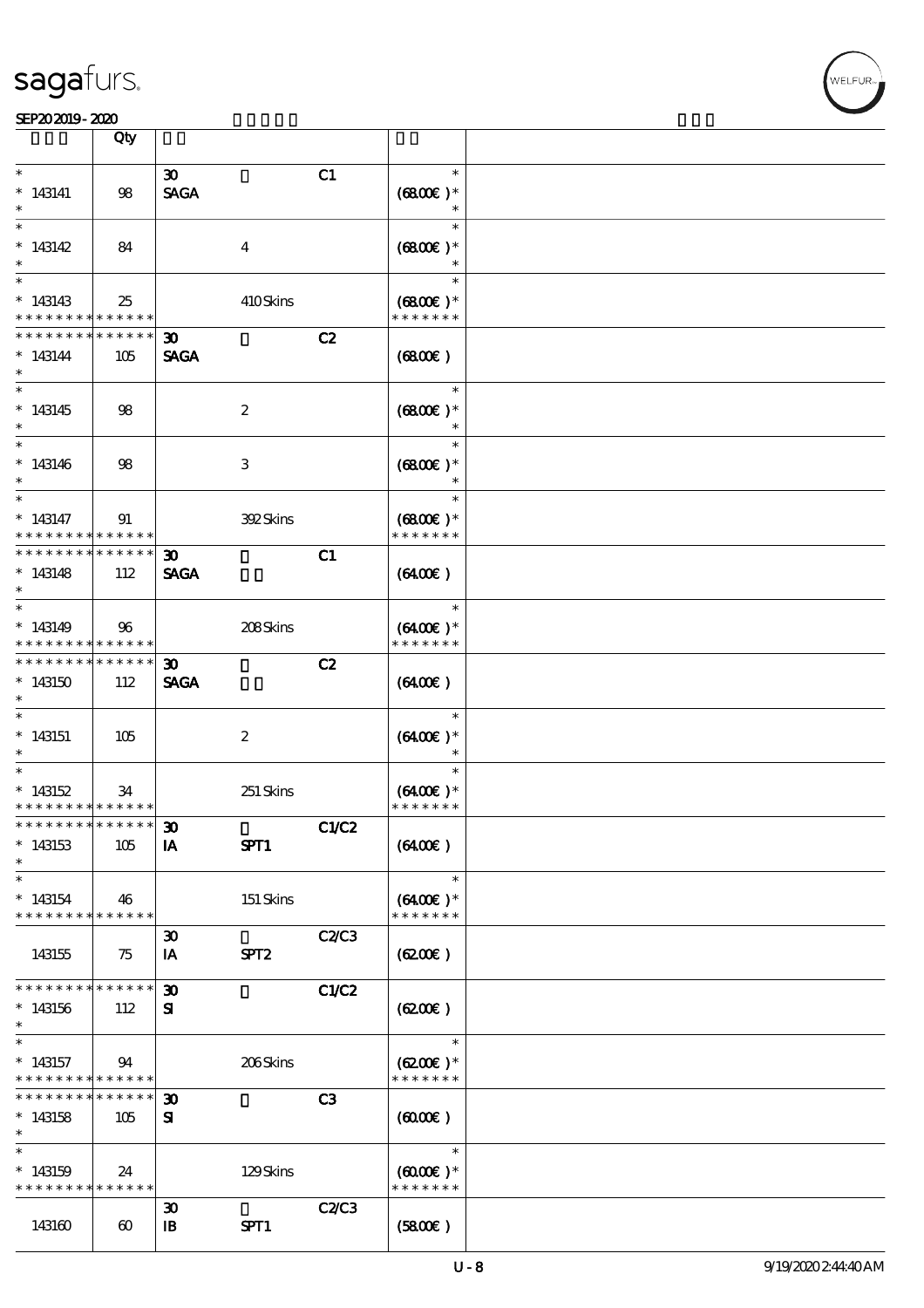#### SEP202019-2020

|                                        | Qty                         |                                             |                                      |                |                                                 |  |
|----------------------------------------|-----------------------------|---------------------------------------------|--------------------------------------|----------------|-------------------------------------------------|--|
| 143161                                 | 41                          | $\boldsymbol{\mathfrak{D}}$<br>$\mathbf{B}$ | SPT <sub>2</sub>                     | C2/C3          | (5800)                                          |  |
| 143162                                 | 58                          | $\boldsymbol{\mathfrak{D}}$<br><b>SAGA</b>  | $\mathcal{L}$<br><b>NEC</b>          | C1/C2          | (7000)                                          |  |
| 143163                                 | $\boldsymbol{\mathfrak{D}}$ | $\boldsymbol{\mathfrak{D}}$<br><b>SAGA</b>  | $\mathcal{L}$                        | C <sub>3</sub> | (660)                                           |  |
| 143164                                 | 59                          | $\boldsymbol{\mathfrak{D}}$<br>IA           | $\mathcal{L}$                        | C2/C3          | (620)                                           |  |
| 143165                                 | 45                          | $\boldsymbol{\mathfrak{D}}$<br>$\mathbf{B}$ | $\mathcal{L}$                        | C2/C3          | (5400)                                          |  |
| * * * * * * * *<br>$*143166$<br>$\ast$ | $* * * * * * *$<br>105      | 30 <sub>o</sub><br><b>SAGA</b>              |                                      | C1             | (7000)                                          |  |
| $*$<br>$*143167$<br>* * * * * * * *    | 49<br>* * * * * *           |                                             | 154Skins                             |                | $\ast$<br>$(7000\varepsilon)*$<br>* * * * * * * |  |
| * * * * * * * *<br>$*143168$<br>$\ast$ | * * * * * *<br>105          | $\boldsymbol{\mathfrak{D}}$<br><b>SAGA</b>  |                                      | C2             | (700)                                           |  |
| $\ast$<br>$*143169$<br>* * * * * * * * | 62<br>* * * * * *           |                                             | 167Skins                             |                | $\ast$<br>$(7000\varepsilon)*$<br>* * * * * * * |  |
| 143170                                 | $\boldsymbol{\omega}$       | $\boldsymbol{\mathfrak{D}}$<br><b>SAGA</b>  |                                      | C1             | (660E)                                          |  |
| 143171                                 | 80                          | $\boldsymbol{\mathfrak{D}}$<br><b>SAGA</b>  |                                      | C2             | (660)                                           |  |
| 143172                                 | 91                          | $\boldsymbol{\mathfrak{D}}$<br>IA           | SPT1                                 | C2C3           | (6400)                                          |  |
| 143173                                 | 64                          | $\boldsymbol{\mathfrak{D}}$<br>IA           | SPT <sub>2</sub>                     | C2C3           | (6200)                                          |  |
| * * * * * * * *<br>$*143174$<br>$\ast$ | * * * * * *<br>112          | $\boldsymbol{\mathfrak{D}}$<br>${\bf s}$    |                                      | <b>C2/C3</b>   | (6200)                                          |  |
| $\ast$<br>$*143175$<br>* * * * * * * * | 44<br>******                |                                             | 156Skins                             |                | $\ast$<br>$(6200)$ *<br>* * * * * * *           |  |
| 143176                                 | 64                          | $\boldsymbol{\mathfrak{D}}$<br><b>SROY</b>  | $\boldsymbol{X}$                     | C1/C2          | (7400)                                          |  |
| 143177                                 | 47                          | $\boldsymbol{\mathfrak{D}}$<br>$\mathbf{B}$ | $\boldsymbol{X}$<br>SPT1             | C2C3           | (620)                                           |  |
| 143178                                 | 50                          | $\boldsymbol{\mathfrak{D}}$<br>$\mathbf{B}$ | $\boldsymbol{X}$<br>SPT <sub>2</sub> | C2/C3          | (600)                                           |  |
| * * * * * * * *<br>$*143179$<br>$\ast$ | * * * * * *<br>98           | $\boldsymbol{\mathfrak{D}}$<br><b>SAGA</b>  | $\mathbf{x}$                         | C1/C2          | (7000)                                          |  |
| $\ast$<br>$*143180$<br>* * * * * * * * | 24<br>* * * * * *           |                                             | 122Skins                             |                | $\ast$<br>$(7000\varepsilon)*$<br>* * * * * * * |  |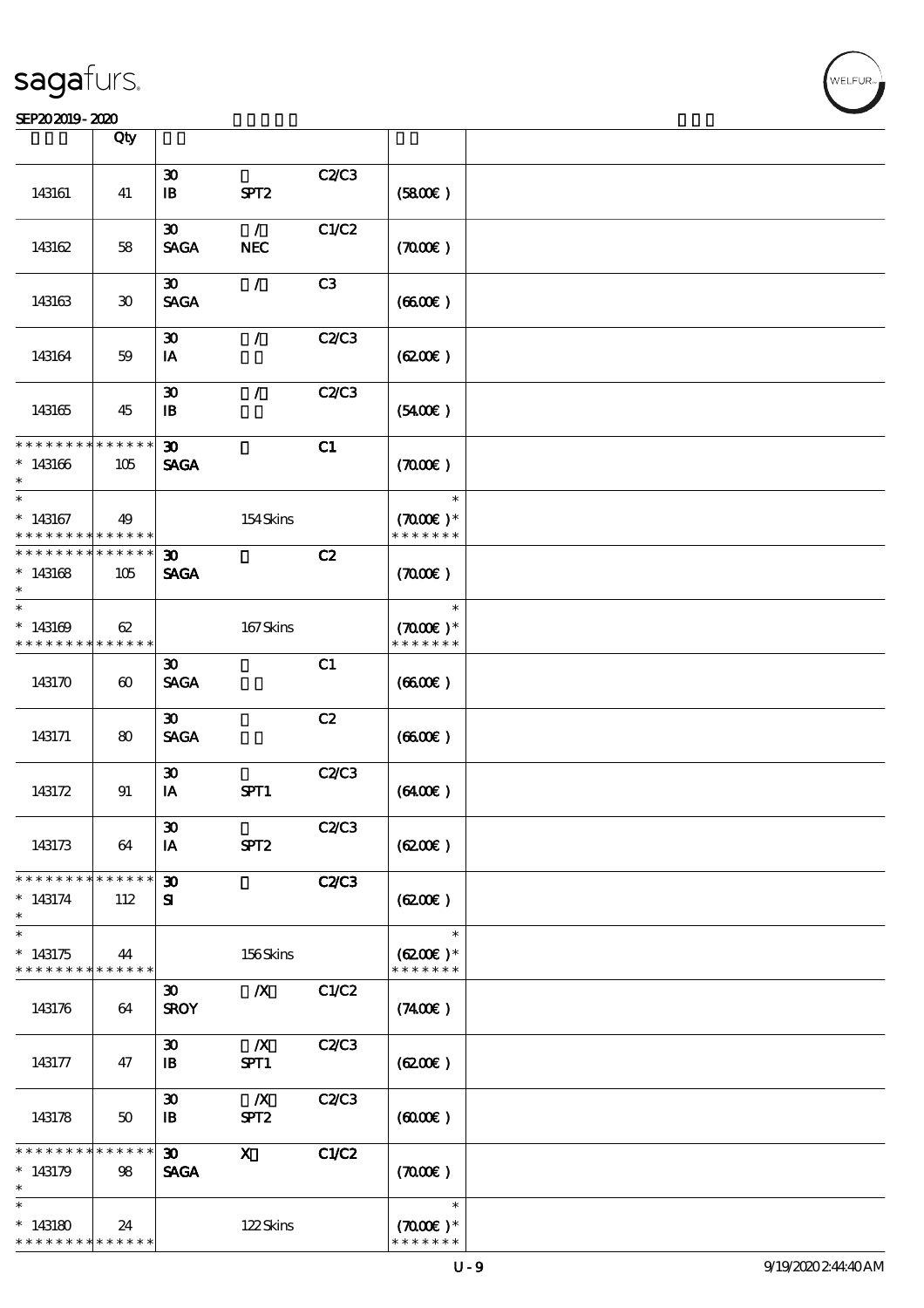#### SEP202019-2020

|        | Qty |                                            |                                |              |                     |  |
|--------|-----|--------------------------------------------|--------------------------------|--------------|---------------------|--|
| 143181 | 63  | $\boldsymbol{\mathfrak{D}}$<br>${\bf s}$   | $\mathbf x$                    | <b>C2/C3</b> | (6400)              |  |
| 143182 | 37  | $\boldsymbol{\mathfrak{D}}$<br><b>SAGA</b> | $X$ / $ZX$                     | <b>C2/C3</b> | (660)               |  |
| 143183 | 46  | $\boldsymbol{\mathfrak{D}}$<br>IA          | $X$ / $ZX$<br>SPT1             | <b>C2/C3</b> | (6400)              |  |
| 143184 | 34  | $\boldsymbol{\mathfrak{D}}$<br>IA          | $X$ / $ZX$<br>SPT <sub>2</sub> | <b>C2/C3</b> | (6200)              |  |
| 143185 | 58  | $\boldsymbol{\mathfrak{D}}$<br><b>SAGA</b> | $\boldsymbol{\mathsf{Z}}$      | <b>C2/C3</b> | (6800)              |  |
| 143186 | 68  | $\boldsymbol{\mathfrak{D}}$<br><b>SAGA</b> | $\boldsymbol{\mathsf{z}}$      | C1/C2        | $(6400\varepsilon)$ |  |